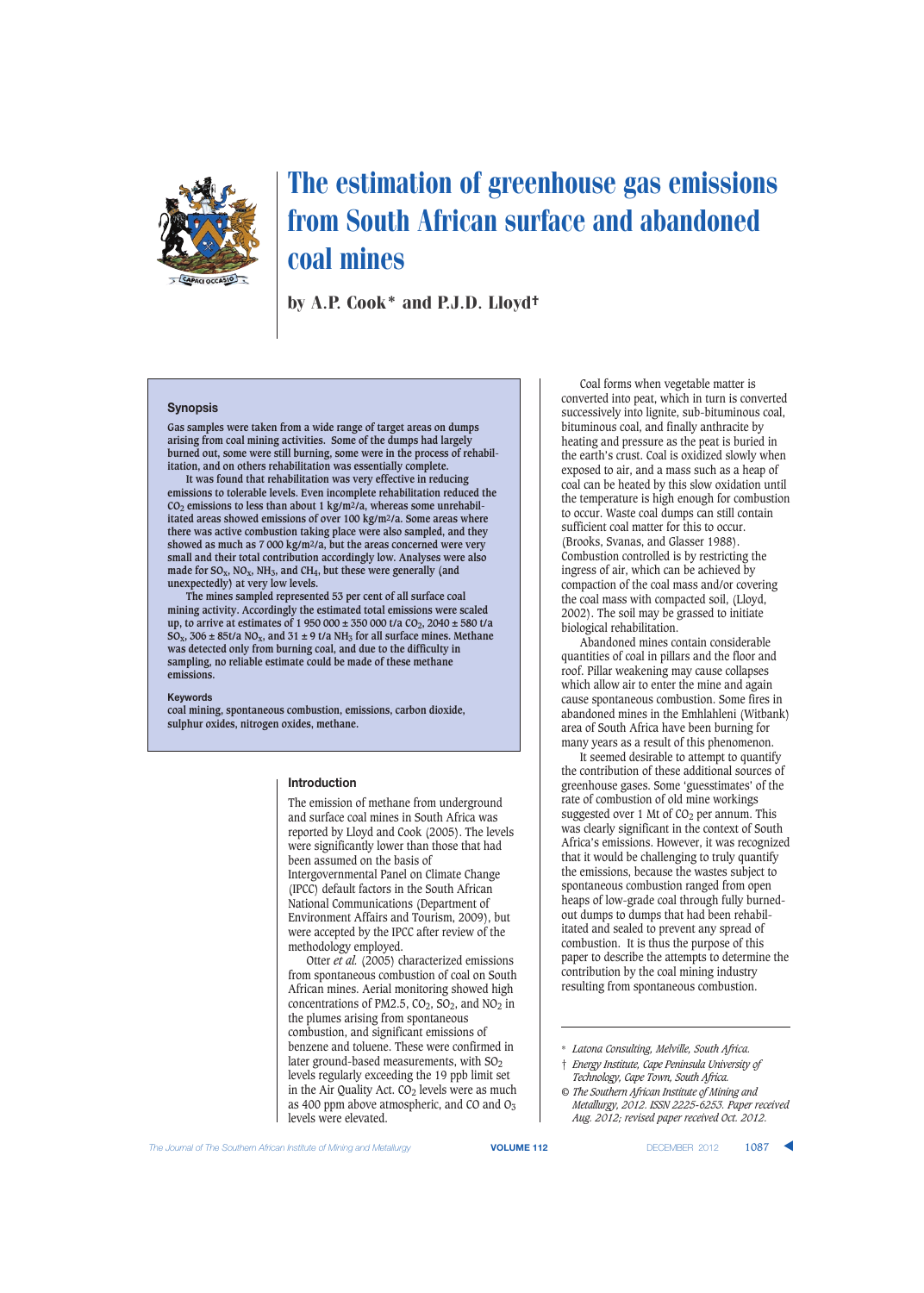# The estimation of greenhouse gas emissions from South African coal mines

## **Methodology**

The measurement technique was adapted from that developed and tested by Carras *et al.* (2009). The flux meters Carras *et al.* had employed covered too small an area to efficiently sample emissions from some of the dump materials. Accordingly a range of collectors of different areas was tested. The tests included both rigid and soft-sided devices, of varying sizes and shapes covering from about 0.3 m2 to 9 m2. They were compared by measuring the loss of a known concentration of tracer gas inside the meter over a period of time, for different surfaces and wind conditions. The lowest loss was shown by a collector comprising half of a 220 litre plastic drum, 0.91 m high by 0.54 m in diameter, thus covering an area of 0.491 m2 and having a volume of 0.115 m3.

A collector was connected by a 6 mm diameter plastic tube, 10 m long, to a sampling manifold. Six such collectors were deployed in any one sampling campaign, arranged in a circle about 20 m in diameter with the sampling manifold at its centre. Figure 1 illustrates a typical sampling site.

Pumps pulled the gas from the collectors at a rate of 2.40 litres per minute. The volume of the sampling manifold was 2.40 litres, so the gas changed once a minute. There were four sampling ports on the sampling manifold. Three led through different absorber trains each fed at 800 ml per minute, where reactive gases  $NO_x$ ,  $SO_x$ , and  $NH_3$  could be collected. The fourth fed via a high-pressure pump to stainless-steel U-tubes of 10 ml volume, which were filled at approximately 600 kPa.

Gas samples were taken over a period of one hour for the determination of nitrogen oxides, sulphur oxides, and ammonia using impinger trains. The liquids from the absorbers were analyzed by NECSA using ion chromatography for  $NO_x$ , titrimetry for  $SO_x$ , and UV spectroscopy for NH3. The gas from the stainless-steel Utubes was analysed by NECSA for permanent gases and hydrocarbons, using a refinery gas analyser manufactured by Analytical Controls (Netherlands), in which the gases are separated chromatographically and individually detected using a combination of flame ionization and thermal conductivity detectors. The analyser was calibrated using a certified calibration mixture containing 27 individual gases.

Sample sites were established on a range of target areas on six surface mines and on a large discard dump on a seventh mine. The target areas were selected to be as representative as possible for the particular mine. There were different target areas on different mines, and some areas were selected because they showed visible fire or spontaneous combustion. The various mines, and a description of the target area on each, are listed in Table I.

Figure 1 shows a typical topography of a rehabilitated site which has been topsoiled. Figure 2 illustrates the topography typical of other various target areas.

Figure 3 shows some areas that were not sampled because of the hazard that sampling presented.

The flux values were determined from the increase in gas concentrations in the samples collected over the 1 hour period, into the known volumes of the barrels, and over the known area of the barrels. The fluxes were thus reported as the mass of gas emitted per area per time, typically, kilograms per square metre per year. Each of the mines then provided an estimate of the total area of each kind of target area on the mine, and the total emissions were calculated as the flux for that type of target area multiplied by the total area of that type of target on the mine.

#### **Results**

The emissions of  $CO_2$ ,  $SO_x$ ,  $NO_x$ , and  $NH_3$  from the various types of areas on the various mines are summarized in Table II.

On some dumps and in some locations, there was visible smoke. Samples were taken at points of emission of smoke, but these were sporadic across the area. The area reported is an estimate of the area concerned, but the estimate was at best subjective because of the very nature of the emission. Thus the values reported in parentheses () are subject to large errors, and are probably only within an order of magnitude at best. They are therefore not included in the further analysis, but are reported here for completeness' sake.

Only three methane values were reported. A dump that had nearly burned out and which had a  $CO<sub>2</sub>$  emission of 58 kg/m2/a had a methane emission of 0.55 kg/m2/a. Two burning areas were sampled. Both had  $CO<sub>2</sub>$  emissions over 7000 kg/m<sup>2</sup>/a, but one had only 0.0075 kg/m<sup>2</sup>/a CH<sub>4</sub> whereas the other gave 1.2 kg/m<sup>2</sup>/a CH<sub>4</sub>. The difference between the two sites was that one was a dump on which rehabilitation had already started, whereas the other was raw coal recently mined.



**Figure 1—A typical sampling arrangement, with six half-barrel collectors feeding to a central manifold. Mine topsoiled and rehabilitated**

| Table I                             |                                                                                                                       |  |  |  |  |
|-------------------------------------|-----------------------------------------------------------------------------------------------------------------------|--|--|--|--|
| Mines and the selected target areas |                                                                                                                       |  |  |  |  |
| <b>Mine</b>                         | Target areas                                                                                                          |  |  |  |  |
| Optimum                             | Spoils, levelled rehabilitated, grassed rehabilitated                                                                 |  |  |  |  |
| Impunzi                             | Topsoiled rehabilitated, grassed rehabilitated 1 year old, grassed rehabilitated 2 years old, burning No. 2 seam coal |  |  |  |  |
| Kleinkopje                          | Smoking levelled spoils, levelled spoils, smoking roof of seam                                                        |  |  |  |  |
| Middelburg                          | Levelled rehabilitated, grassed rehabilitated, discard                                                                |  |  |  |  |
| Goedgevonden                        | Grassed spoils, cladded spoils, interburden dump                                                                      |  |  |  |  |
| Wolvekrans                          | Levelled rehabilitated, topsoiled rehabilitated, grassed rehabilitated (mature)                                       |  |  |  |  |
| Grootegeluk                         | Spoils                                                                                                                |  |  |  |  |

▲

1088 DECEMBER 2012 **VOLUME 112** *The Journal of The Southern African Institute of Mining and Metallurgy*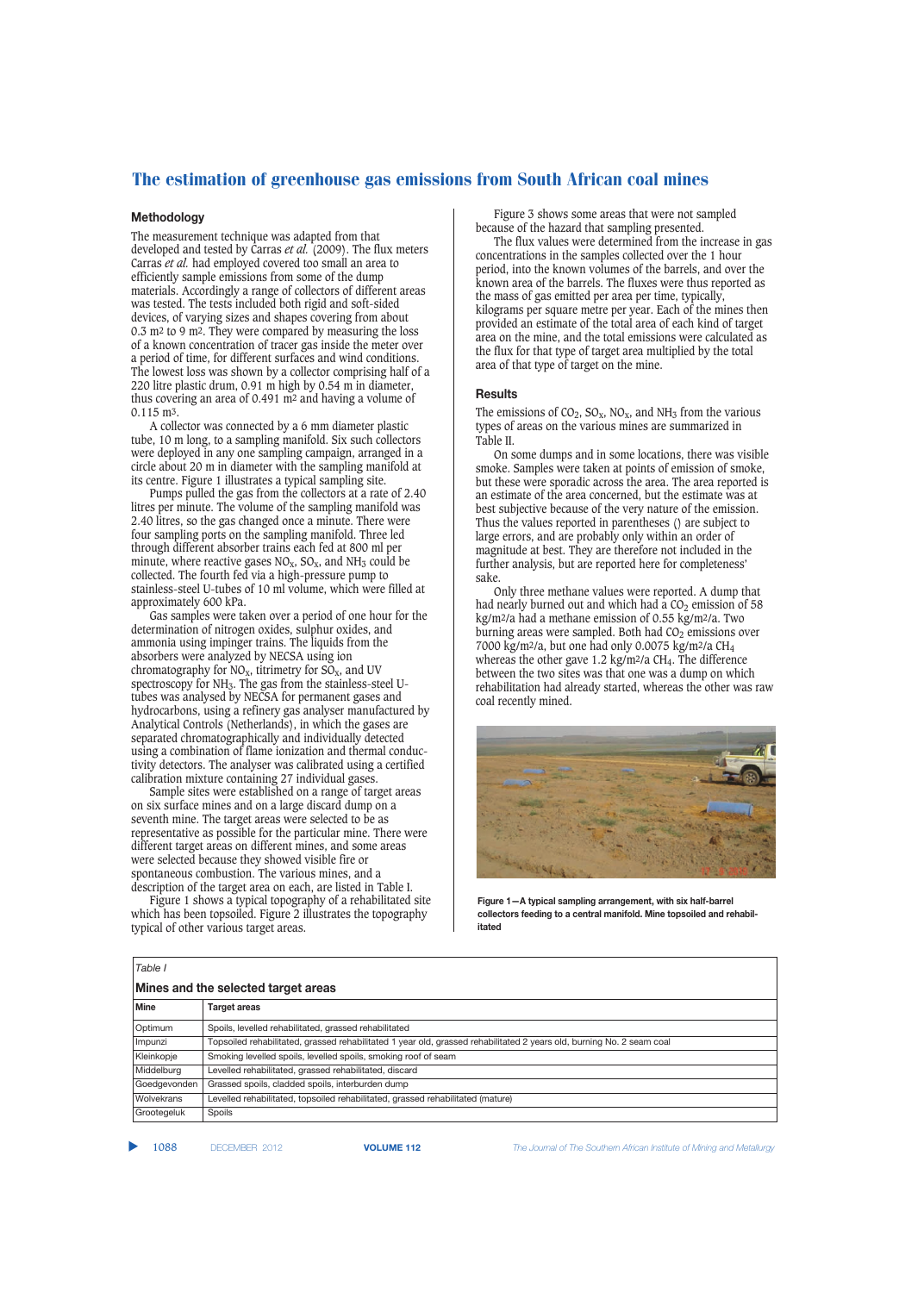# The estimation of greenhouse gas emissions from South African coal mines



**Figure 2—Typical topographies of sampled sites**

### **Discussion**

The emissions given in Table II total 898 000 t CO<sub>2</sub>, 948 t  $SO_x$ , 153 t NO<sub>x</sub>, and 14 t NH<sub>3</sub> annually. Most of the CO<sub>2</sub> emissions come from two large sites which emit about  $200\ 000$  and  $600\ 000$  t CO $_2$  per annum. The distribution of emissions from the various sites is given in Figure 4.

The model shown in Figure 4 is highly significant, with  $r^2 = 0.996$ .

Table II is arranged in order of remediation, from essentially unremediated material at the top grading down to fully grassed material, with two sections at the bottom covering respectively old essentially unremediated dumps in which nearly all combustible material has been burned, and raw coal prior to any handling. Most of the large emissions occur at sites near the top of the table.

This shows that remediation is very effective. The maximum emission from areas that have been levelled and topsoiled is less than 1500 t CO $_2$  per annum, and even larger areas that have also been grassed show similar low emissions. It is only material that continues to have access to the air that presents a significant risk of emissions.





**Figure 3—Areas that were not sampled because of risks**

| Table II                                      |                                          |                                                                 |                                                             |                                                                |                                                          |                                                                                                                         |                                                                                                                            |                                                                                                                        |                                                                                                                      |                                                                                                                      |
|-----------------------------------------------|------------------------------------------|-----------------------------------------------------------------|-------------------------------------------------------------|----------------------------------------------------------------|----------------------------------------------------------|-------------------------------------------------------------------------------------------------------------------------|----------------------------------------------------------------------------------------------------------------------------|------------------------------------------------------------------------------------------------------------------------|----------------------------------------------------------------------------------------------------------------------|----------------------------------------------------------------------------------------------------------------------|
| <b>Fluxes and emissions from target areas</b> |                                          |                                                                 |                                                             |                                                                |                                                          |                                                                                                                         |                                                                                                                            |                                                                                                                        |                                                                                                                      |                                                                                                                      |
| Type of area                                  | Flux, kg/m <sup>2</sup> /a               |                                                                 |                                                             |                                                                |                                                          | Area                                                                                                                    | Emission, t/a                                                                                                              |                                                                                                                        |                                                                                                                      |                                                                                                                      |
|                                               | CO <sub>2</sub>                          | SO <sub>x</sub>                                                 | NO <sub>x</sub>                                             | NH <sub>4</sub>                                                | CH <sub>4</sub>                                          | ha                                                                                                                      | CO <sub>2</sub>                                                                                                            | SO <sub>x</sub>                                                                                                        | NO <sub>x</sub>                                                                                                      | NH <sub>4</sub>                                                                                                      |
| Levelled<br>spoil and<br>interburden          | 0.24<br>0.06<br>71.95<br>2.81<br>$-2.57$ | $3.8E - 2$<br>$3.4E - 2$<br>$5.4E - 2$<br>9.7E-3<br>$4.7E - 2$  | $1.5E-3$<br>$1.9E-3$<br>$4.4E - 3$<br>$-1.0E-3$<br>$2.3E-3$ | 5.9E-4<br>$1.2E - 3$<br>$5.0E - 4$<br>$5.1E - 4$<br>$-2.6E-4$  | 0<br>0<br>0<br>0<br>0                                    | 45<br>235<br>881<br>952                                                                                                 | 108<br>141<br>633915<br>26766<br>0                                                                                         | 17.3<br>78.8<br>476<br>92.1<br>0.5                                                                                     | 0.7<br>4.5<br>38.5<br>$-9.5$<br>0                                                                                    | 0.3<br>2.8<br>4.4<br>4.9<br>0                                                                                        |
| Rehabilitated<br>and covered                  | $-0.23$<br>0.04<br>0.28                  | $-7.7E-4$<br>3.58E-2<br>$1.0E-1$                                | $2.8E - 3$<br>$2.8E - 3$<br>$3.4E - 3$                      | $ND^*$<br>$6.2E - 4$<br>$5.4E - 4$                             | 0<br>$\overline{0}$<br>0                                 | 1475<br>17<br>17.3                                                                                                      | 0<br>$\overline{7}$<br>49                                                                                                  | $-11.4$<br>6.5<br>18.0                                                                                                 | 40.6<br>0.2<br>0.6                                                                                                   | 0.1<br>0.1<br>0.1                                                                                                    |
|                                               | 0.31<br>1.34                             | $-3.8E-2$<br>$6.1E - 2$                                         | $1.5E-3$<br>7.0E-4                                          | $-2.0E-4$<br>$ND^*$                                            | 0<br>0                                                   | 60<br>105                                                                                                               | 188<br>1407                                                                                                                | 28.2<br>64.1                                                                                                           | 1.4<br>0.7                                                                                                           | $-0.2$<br><b>ND</b>                                                                                                  |
| Rehabilitated<br>and grassed                  | 0.07<br>0.31<br>$-0.22$                  | $5.6E - 2$<br>$4.1E - 2$<br>$1.3E-3$                            | $3.1E - 2$<br>$2.9E-3$<br>5.8E-4                            | $4.5E - 4$<br>$4.6E - 4$<br>$1.1E-5$                           | $\overline{0}$<br>0<br>0                                 | 10<br>103.5<br>3252                                                                                                     | 7<br>324<br>0                                                                                                              | 5.6<br>41.9<br>41.3                                                                                                    | 3.1<br>3.0<br>19.0                                                                                                   | 0.0<br>0.5<br>0.4                                                                                                    |
|                                               | 0.22<br>0.38<br>0.22                     | $4.3E - 4$<br>$1.8E - 4$<br>$-3.9E-2$                           | $7.3E-4$<br>$1.4E-2$<br>$1.7E-2$                            | $1.1E - 4$<br>$-3.2E - 4$<br>$-2.9E-4$                         | 0<br>0<br>$\Omega$                                       | 650<br>62<br>34                                                                                                         | 1408<br>234<br>74                                                                                                          | 2.8<br>0.1<br>$-13.1$                                                                                                  | 4.8<br>8.7<br>5.7                                                                                                    | 0.7<br>$-0.2$<br>$-0.1$                                                                                              |
| <b>Burned</b> and                             | $-4.9$<br>58.75                          | 6.8E-2<br>$2.2E - 2$                                            | 6.6E-4<br>$2.8E - 2$                                        | $ND^*$<br>$-8E-5$                                              | 0<br>0.55                                                | 105<br>62                                                                                                               | 0<br>36428                                                                                                                 | 71.8<br>13.8                                                                                                           | 0.7<br>17.4                                                                                                          | 0.0<br>$-0.1$                                                                                                        |
| partially<br>covered                          | 2.08<br>0.75<br>10.06<br>0.2<br>320.9    | $2.6E - 2$<br>$2.8E - 2$<br>$2.5E-2$<br>$7.1E-2$<br>$2.3E - 2$  | 9.9E-3<br>$4.1E - 2$<br>$-9E-3$<br>7.8E-3<br>$7.2E-3$       | $4.5E - 4$<br>$1.8E - 4$<br>$1.1E - 4$<br>$6.2E - 5$<br>3.7E-4 | 0<br>0<br>0<br>0<br>0                                    | 34<br>60<br>61                                                                                                          | 706<br>7<br>101<br>120<br>195728                                                                                           | 8.8<br>0.3<br>0.2<br>42.5<br>13.9                                                                                      | 3.4<br>0.4<br>$-0.1$<br>4.7<br>4.4                                                                                   | 0.2<br>$\Omega$<br>0.0<br>0.0<br>0.2                                                                                 |
| Fresh and<br>smoking                          | 67.5<br>44.52<br>7393<br>7292<br>780     | $-1.3E-3$<br>$-1.6E-3$<br>$-4.8E-3$<br>$2.8E - 1$<br>$2.0E - 0$ | $2.1E-4$<br>$1.0E-3$<br>4.0E-3<br>7.0E-2<br>$1.1E-2$        | $1.1E-4$<br>$ND^*$<br>$2.5E-4$<br>$1.5E-2$<br>$5.5E-4$         | $\overline{0}$<br>$\Omega$<br>0.0075<br>1.20<br>$\Omega$ | $(32.5)$ <sup>†</sup><br>$(48.8)$ <sup>†</sup><br>$(0.1)$ <sup>+</sup><br>$(0.6)$ <sup>+</sup><br>$(0.01)$ <sup>†</sup> | $(21934)$ <sup>†</sup><br>$(21726)$ <sup>†</sup><br>$(6653)$ <sup>+</sup><br>$(43021)$ <sup>+</sup><br>$(78)$ <sup>+</sup> | $(-0.4)$ <sup>†</sup><br>$(-0.8)$ <sup>+</sup><br>$(0.0)$ <sup>+</sup><br>$(1.7)$ <sup>†</sup><br>$(0.2)$ <sup>†</sup> | $(0.1)$ <sup>†</sup><br>$(0.5)$ <sup>†</sup><br>$(0.0)$ <sup>+</sup><br>$(0.4)$ <sup>+</sup><br>$(0.0)$ <sup>+</sup> | $(0.0)$ <sup>†</sup><br>$(0.0)$ <sup>+</sup><br>$(0.0)$ <sup>+</sup><br>$(0.1)$ <sup>†</sup><br>$(0.0)$ <sup>+</sup> |

\*ND = Not determined. †Area within which smoke was observed – see text

The Journal of The Southern African Institute of Mining and Metallurgy **VOLUME 112 VOLUME 112 DECEMBER 2012** 1089